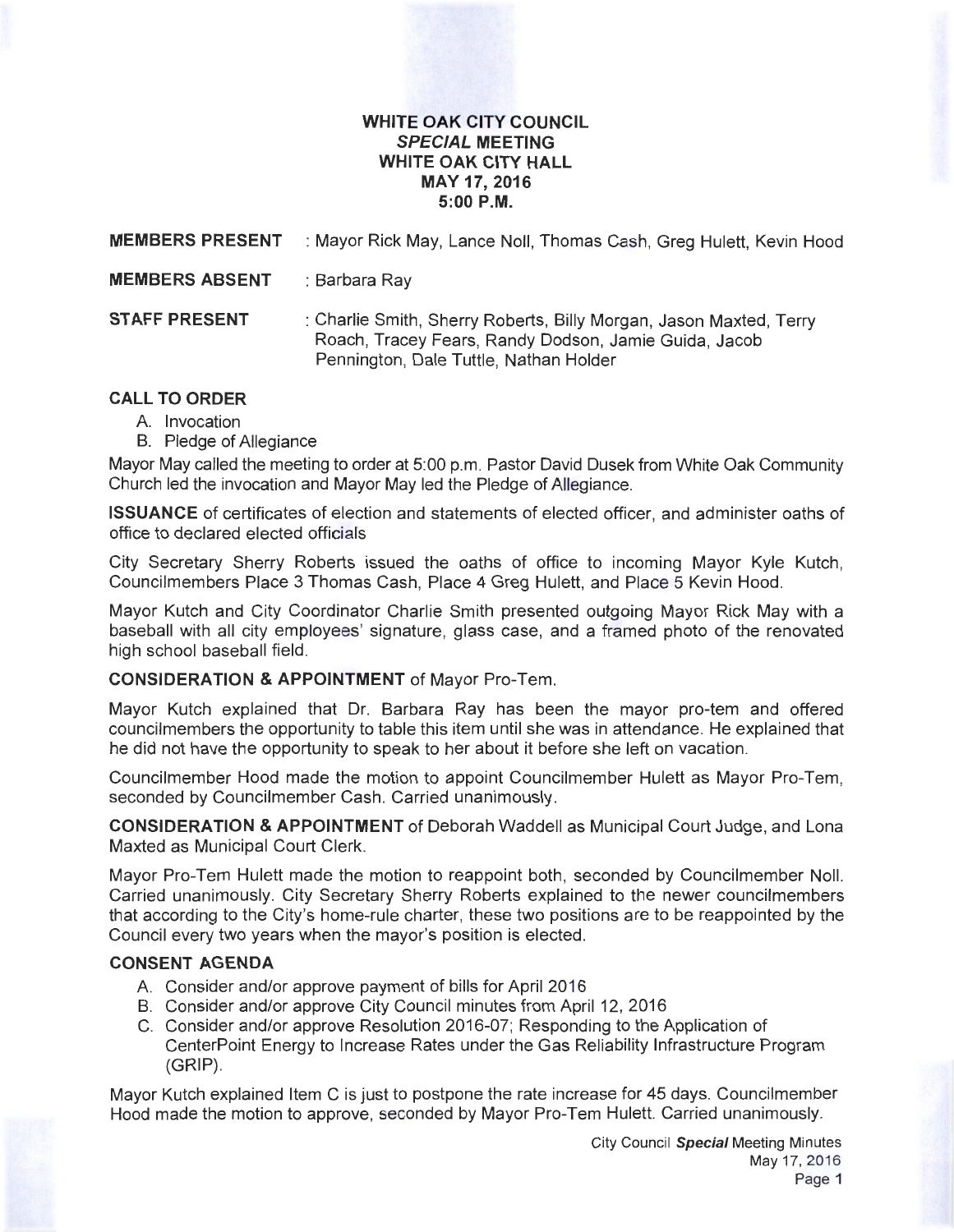### **CITIZEN COMMENTS**

#### None.

**PRESENTATION AND DISCUSSION** from Bo Sheridan, 114 Pinecrest, regarding property drainage issues.

City Coordinator Smith informed the Council that the Sheridans were out of town and could not be in attendance. They did send him pictures of the drainage issue. City Coordinator Smith gave the Council the option of seeing the pictures.

Mayor Pro-Tem Hulett said he would like to see the pictures and discuss it now. City Coordinator Smith displayed the pictures on the screen for everyone to see while explaining the details. There are two flumes that were probably built by the homeowners when the home was built. One flume goes under the driveway and the second flume catches the water. City Coordinator Smith explained that it runs out into the middle of their yard and hits a catch box and eventually goes into their pond. The City will need a survey and easement to perform the work on the homeowner's property. The engineer's recommendation is to pipe to a raised box and new pipe to the pond with a headwall. City Coordinator, we have overlaid the road twice and this has given it some height. It is washed out all the way to the pond. Councilmember Noll asked that since it is private property, will the City assume all maintenance in the future. Everyone agreed yes. City Coordinator Smith said there must be some place where we stop. Mayor Kutch asked if anyone knows how much a survey would cost. Mayor Pro-Tem Hulett suggested that a survey and easement would be around \$1 ,500. Mayor Pro-Tem Hulett asked what the distance is between the area in question and the pond. City Coordinator about answered about 300 feet. Mayor Pro-Tem Hulett asked what is the City's responsibility versus the homeowner's responsibility. City Coordinator Smith explained that the homeowner's property is catching all the runoff. There are many other places that experience this same issue, but this is the worst one. Mayor Pro-Tem Hulett inquired if an inlet would be effective. Public Works Director Tracey Fears answered yes. Mayor Kutch asked if staff can get an estimate on the cost. Councilmember Hood asked if there is a precedent on this issue. City Coordinator Smith answered that he found minutes where work was performed on Honeysuckle in the 1990's. City Coordinator Smith said \$50,000 for the project is on the conservative side. Mayor Pro-Tem Hulett advised that Council needs to be careful in setting a precedent. A determination is needed on who is responsible for what repairs.

**CONSIDER AND/OR GIVE DIRECTION** to City Coordinator Charlie Smith regarding the property drainage issue at 114 Pinecrest.

Direction was given by Council for City Coordinator Smith to get cost estimates for easements, surveys, and construction.

**DISCUSS AND CONSIDER AND/OR APPOINT** members of a Selection Committee to perform procurement of professional services for the City's anticipated 2016 grant award for street improvements. There is no minimum or maximum number of members required by TxCDBG rules, but at least one member of the Committee must be an elected official.

City Coordinator Smith explained the City was previously awarded a \$250,000 TCDBG grant, but the council at that time chose not to accept it. This is the same type of grant available now. The grant is for lower income areas. The streets chosen for this project are Miller, Trinity, Sabine, Brazos, Neches, and part of Sun Camp. There have been some rule changes and now grantees have to send out a request for bids for grant management and engineering to five different companies in each category. This committee will have the responsibility of picking out the companies for the project.

Mayor Pro-Tem Hulett made the motion to appoint Councilmember Hood and City Coordinator